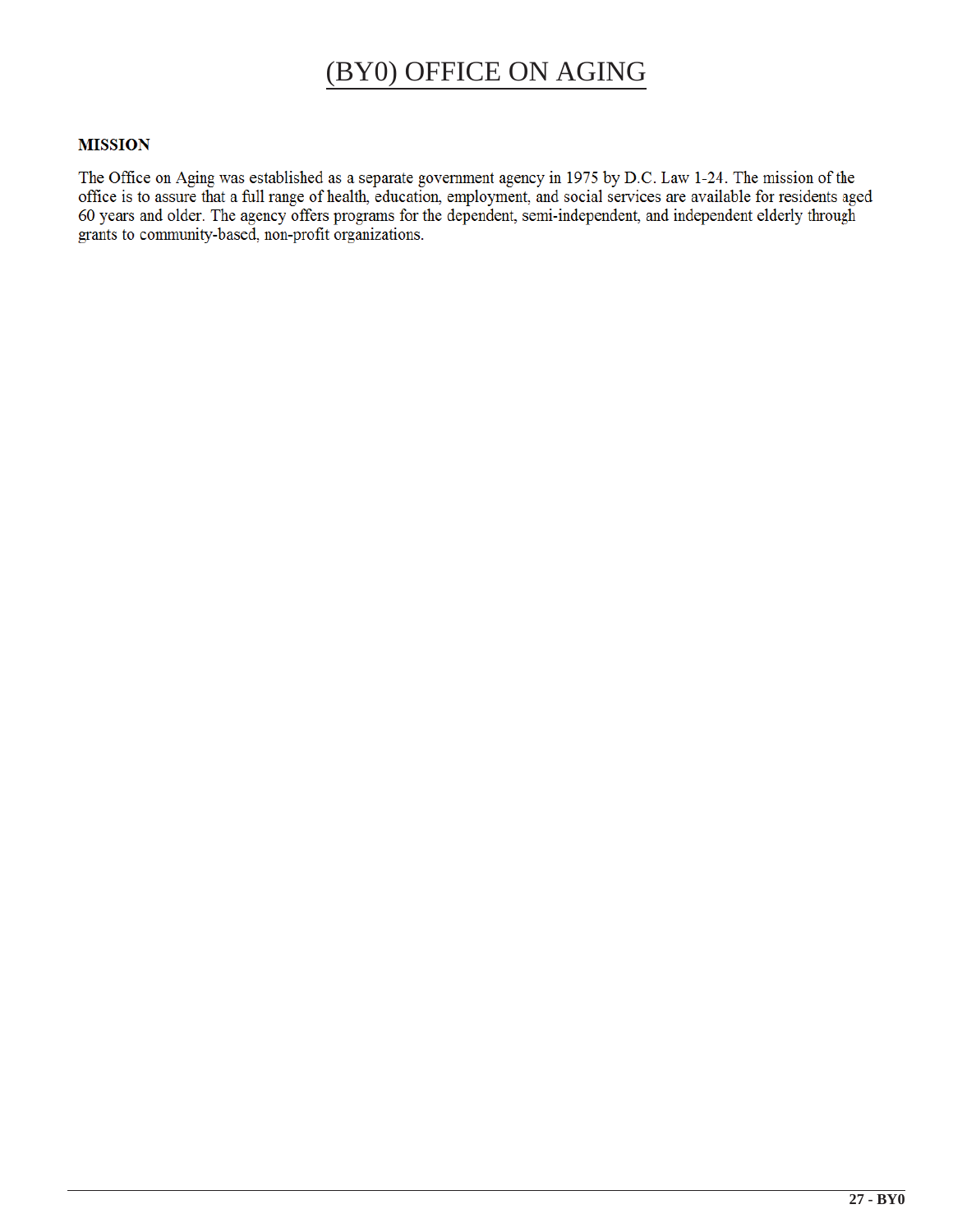# **Elements on this page of the Agency Summary include:**

<sup>Q</sup> **Funding Tables:** Past budget allotments show the allotment balance, calculated as allotments received to date less all obligations (the sum of expenditures, encumbrances, intra-District advances and pre-encumbrances). Agencies are allowed to encumber and pre-encumber funds up to the limit of a capital project's budget authority, which might be higher than allotments received to date. For this reason, a negative balance on a project sheet does not necessarily indicate overspending or an anti-deficiency violation. A negative balance is permitted in this calculation of remaining allotment authority.

<sup>Q</sup> **Additional Appropriations Data (\$000):** Provides a summary of the budget authority over the life of the project. The table can be read as follows:

 **Original 6-Year Budget Authority:** Represents the authority from the fiscal year in which budget was first appropriated through the next 5 years.

 **Budget Authority Through FY 2023 :** Represents the lifetime budget authority, including the 6-year budget authority for FY 2018 through FY 2023.

 **FY 2018 Budget Authority Revisions:** Represents the changes to the budget authority as a result of reprogramming, redirections and rescissions (also reflected in Appendix F) for the current fiscal year.

 **6-Year Budget Authority Through FY 2023 :** This is the total 6-year authority for FY 2018 through FY 2023 including changes from the current fiscal year.

 **Budget Authority Request Through FY 2024 :** Represents the 6-year budget authority for FY 2019 through FY 2024.

**Increase (Decrease) :** This is the change in 6-year budget requested for FY 2019 - FY 2024 (change in budget authority is shown in Appendix A).

**Estimated Operating Impact:** If a project has operating impacts that the agency has quantified, the effects are summarized in the respective year of impact.

<sup>Q</sup> **FTE Data (Total budget in FTE Table might differ from actual budget due to rounding):** Provides the number for Full-Time Equivalent (FTE) employees approved as eligible to be charged to capital projects by, or on behalf of, the agency. Additionally, it provides the total budget for these employees (Personal Services), the non personnel portion of the budget in the agency's capital plan, and the percentage of the agency CIP budget from either expense category.

<sup>Q</sup> **Facility Location Map:** For those agencies with facilities projects, a map reflecting projects and their geographic location within the District of Columbia.

#### (Dollars in Thousands)

| <b>Funding By Phase - Prior Funding</b> |                   |        |                  |         |                |         | <b>Proposed Funding</b> |         |         |         |         |            |  |  |  |
|-----------------------------------------|-------------------|--------|------------------|---------|----------------|---------|-------------------------|---------|---------|---------|---------|------------|--|--|--|
| <b>Phase</b>                            | <b>Allotments</b> |        | Spent Enc/ID-Adv | Pre-Enc | <b>Balance</b> | FY 2019 | FY 2020                 | FY 2021 | FY 2022 | FY 2023 | FY 2024 | 6 Yr Total |  |  |  |
| (01) Design                             | 4.366             | 4.305  | 61               |         |                |         |                         |         |         |         |         |            |  |  |  |
| $(02)$ SITE                             | 1.100             | 1.100  |                  |         |                |         |                         |         |         |         |         |            |  |  |  |
| (03) Project Management                 | 3.907             | 3.906  |                  |         |                |         |                         |         |         |         |         |            |  |  |  |
| (04) Construction                       | 26.510            | 22.763 |                  | 3.744   |                | .937    |                         |         | 2.500   | 8.900   |         | 13.337     |  |  |  |
| (05) Equipment                          | 2.381             | 2.381  |                  |         |                |         |                         |         |         |         |         |            |  |  |  |
| <b>TOTALS</b>                           | 38.265            | 34.455 | 65               | 3.744   |                | .937    |                         |         | 2.500   | 8.900   |         | 13.337     |  |  |  |
|                                         |                   |        |                  |         |                |         |                         |         |         |         |         |            |  |  |  |

|                              | <b>Funding By Source - Prior Funding</b> |        |                  |         |                |         | <b>Proposed Funding</b> |         |         |         |         |            |  |  |  |
|------------------------------|------------------------------------------|--------|------------------|---------|----------------|---------|-------------------------|---------|---------|---------|---------|------------|--|--|--|
| Source                       | <b>Allotments</b>                        |        | Spent Enc/ID-Adv | Pre-Enc | <b>Balance</b> | FY 2019 | FY 2020                 | FY 2021 | FY 2022 | FY 2023 | FY 2024 | 6 Yr Total |  |  |  |
| GO Bonds - New (0300)        | 25.146                                   | 24.612 |                  | 513     |                | .937    |                         |         | 2.500   | 8.900   |         | 13.337     |  |  |  |
| Pay Go (0301)                | 12.610                                   | 9.334  |                  | 3.230   |                |         |                         |         |         |         |         |            |  |  |  |
| Equipment Lease (0302)       | 355                                      | 355    |                  |         |                |         |                         |         |         |         |         |            |  |  |  |
| Alternative Financing (0303) | 155                                      | 155    |                  |         |                |         |                         |         |         |         |         |            |  |  |  |
| <b>TOTALS</b>                | 38.265                                   | 34.455 | 65               | 3.744   |                | .937    |                         |         | 2.500   | 8.900   |         | 13.337     |  |  |  |

| <b>Additional Appropriation Data</b>                          |        |
|---------------------------------------------------------------|--------|
| <b>First Appropriation FY</b>                                 | 2000   |
| Original 6-Year Budget Authority                              | 33.848 |
| Budget Authority Through FY 2023                              | 38.279 |
| FY 2018 Budget Authority Changes<br><b>ABC Fund Transfers</b> | $-14$  |
| 6-Year Budget Authority Through FY 2023                       | 38.265 |
| Budget Authority Request Through FY 2024                      | 51.602 |
| Increase (Decrease)                                           | 13.337 |

**Estimated Operating Impact Summ**<br>**Expenditure (+) or Cost Reduction (-) Expenditure (+) or Cost Reduction (-) FY 2019 FY 2020 FY 2021 FY 2022 FY 2023 FY 2024 6 Yr Total** No estimated operating impact

| <b>Full Time Equivalent Data</b> |     |                    |              |
|----------------------------------|-----|--------------------|--------------|
| Object                           |     | FTE FY 2019 Budget | % of Project |
| <b>Personal Services</b>         | 0.0 |                    | 0.0          |
| Non Personal Services            | 0.0 | 1.937              | 100.0        |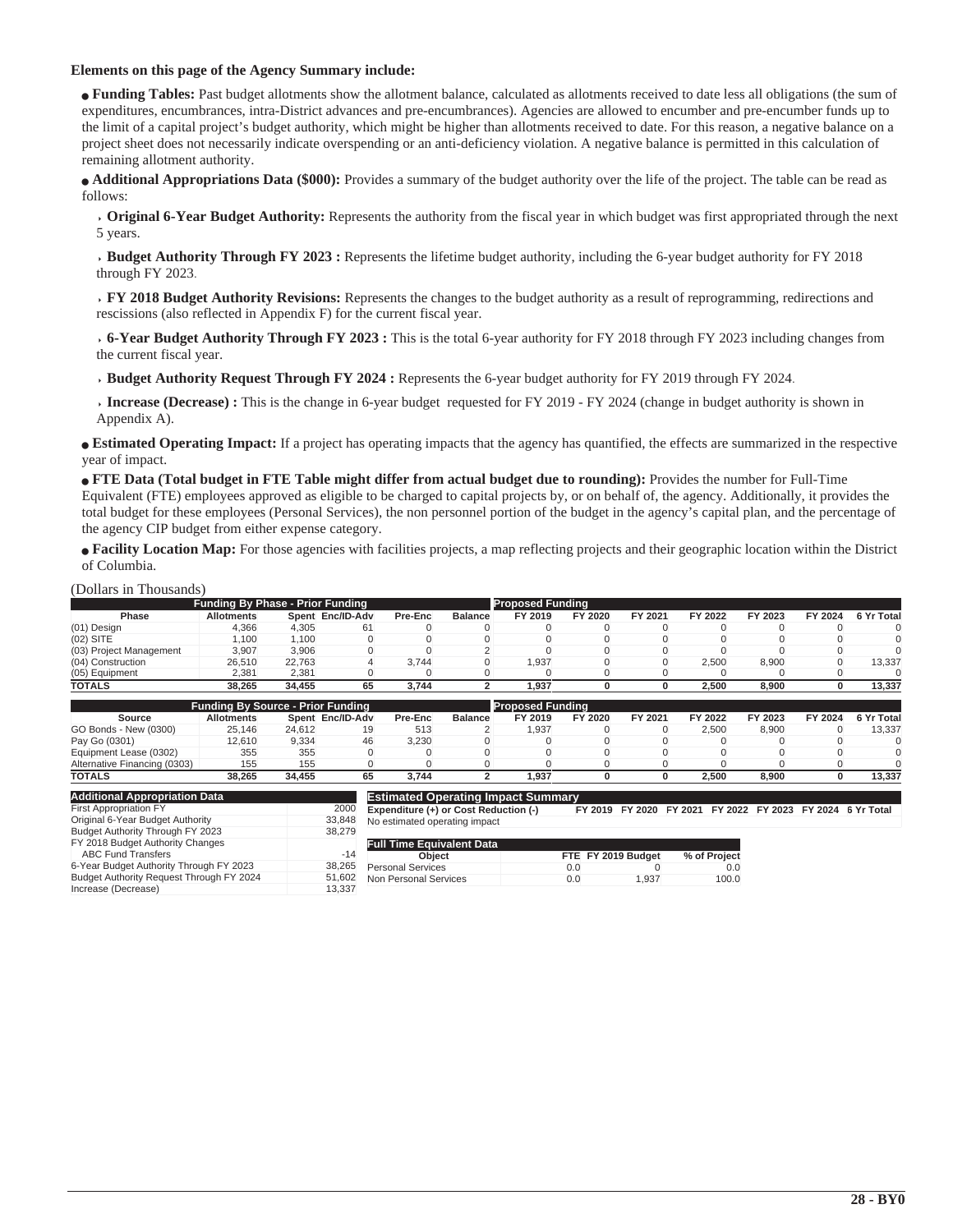# **AM0-SW601-SENIOR WELLNESS CENTER RENOVATION POOL PROJECT**

| Agency:                                                   | OFFICE ON AGING (BY0)                |
|-----------------------------------------------------------|--------------------------------------|
| <b>Implementing Agency:</b>                               | DEPARTMENT OF GENERAL SERVICES (AM0) |
| <b>Project No:</b>                                        | SW601                                |
| Ward:                                                     |                                      |
| Location:                                                 | <b>DISTRICT-WIDE</b>                 |
| <b>Facility Name or Identifier:</b>                       | <b>VARIOUS</b>                       |
| Status:                                                   | <b>Ongoing Subprojects</b>           |
| <b>Useful Life of the Project:</b>                        | 15                                   |
| <b>Estimated Full Funding Cost:</b>                       | \$5,500,000                          |
| <b>Description:</b><br>Senior wellness center renovations |                                      |
| Justification:                                            |                                      |
| N/A                                                       |                                      |
| <b>Progress Assessment:</b>                               |                                      |
| Ongoing project.                                          |                                      |
| <b>Related Projects:</b>                                  |                                      |
| A0508C-WARD 8 SENIOR WELLNESS CENTER                      |                                      |

# (Dollars in Thousands)

| <b>Funding By Phase - Prior Funding</b> |                                          |     |                  |         |         |                         | <b>Proposed Funding</b> |         |         |         |         |            |  |
|-----------------------------------------|------------------------------------------|-----|------------------|---------|---------|-------------------------|-------------------------|---------|---------|---------|---------|------------|--|
| Phase                                   | <b>Allotments</b>                        |     | Spent Enc/ID-Adv | Pre-Enc | Balance | FY 2019                 | FY 2020                 | FY 2021 | FY 2022 | FY 2023 | FY 2024 | 6 Yr Total |  |
| (01) Design                             | 294                                      | 247 | 46               |         |         |                         |                         |         |         |         |         |            |  |
| (04) Construction                       | 3.270                                    | 39  |                  | 3.230   |         | 1.937                   |                         |         |         |         |         | 1,937      |  |
| <b>TOTALS</b>                           | 3.563                                    | 287 | 46               | 3.230   |         | 1.937                   |                         |         |         |         |         | 1,937      |  |
|                                         |                                          |     |                  |         |         |                         |                         |         |         |         |         |            |  |
|                                         | <b>Funding By Source - Prior Funding</b> |     |                  |         |         | <b>Proposed Funding</b> |                         |         |         |         |         |            |  |
| Source                                  | <b>Allotments</b>                        |     | Spent Enc/ID-Adv | Pre-Enc | Balance | FY 2019                 | FY 2020                 | FY 2021 | FY 2022 | FY 2023 | FY 2024 | 6 Yr Total |  |
| GO Bonds - New (0300)                   |                                          |     |                  |         |         | 1.937                   |                         |         |         |         |         | 1.937      |  |
| Pay Go (0301)                           | 3.563                                    | 287 | 46               | 3.230   |         |                         |                         |         |         |         |         |            |  |
| <b>TOTALS</b>                           | 3.563                                    | 287 | 46               | 3.230   |         | 1.937                   |                         |         |         |         |         | 1,937      |  |

| <b>Additional Appropriation Data</b>     |       |
|------------------------------------------|-------|
| <b>First Appropriation FY</b>            | 2016  |
| Original 6-Year Budget Authority         | 4.000 |
| Budget Authority Through FY 2023         | 3.563 |
| FY 2018 Budget Authority Changes         | O     |
| 6-Year Budget Authority Through FY 2023  | 3.563 |
| Budget Authority Request Through FY 2024 | 5.500 |
| Increase (Decrease)                      | 1.937 |

#### **Estimated Operating Impact Summary**

**Expenditure (+) or Cost Reduction (-) FY 2019 FY 2020 FY 2021 FY 2022 FY 2023 FY 2024 6 Yr Total** No estimated operating impact

| <b>Milestone Data</b>          | Projected | Actual |
|--------------------------------|-----------|--------|
| <b>Environmental Approvals</b> |           |        |
| Design Start (FY)              |           |        |
| Design Complete (FY)           |           |        |
| Construction Start (FY)        |           |        |
| Construction Complete (FY)     |           |        |
| Closeout (FY)                  |           |        |

| <b>Full Time Equivalent Data</b> |      |                |              |
|----------------------------------|------|----------------|--------------|
| Object                           | FTE. | FY 2019 Budget | % of Project |
| <b>Personal Services</b>         | 0.0  |                | 0.0          |
| Non Personal Services            | 0.0  | 1.937          | 100.0        |